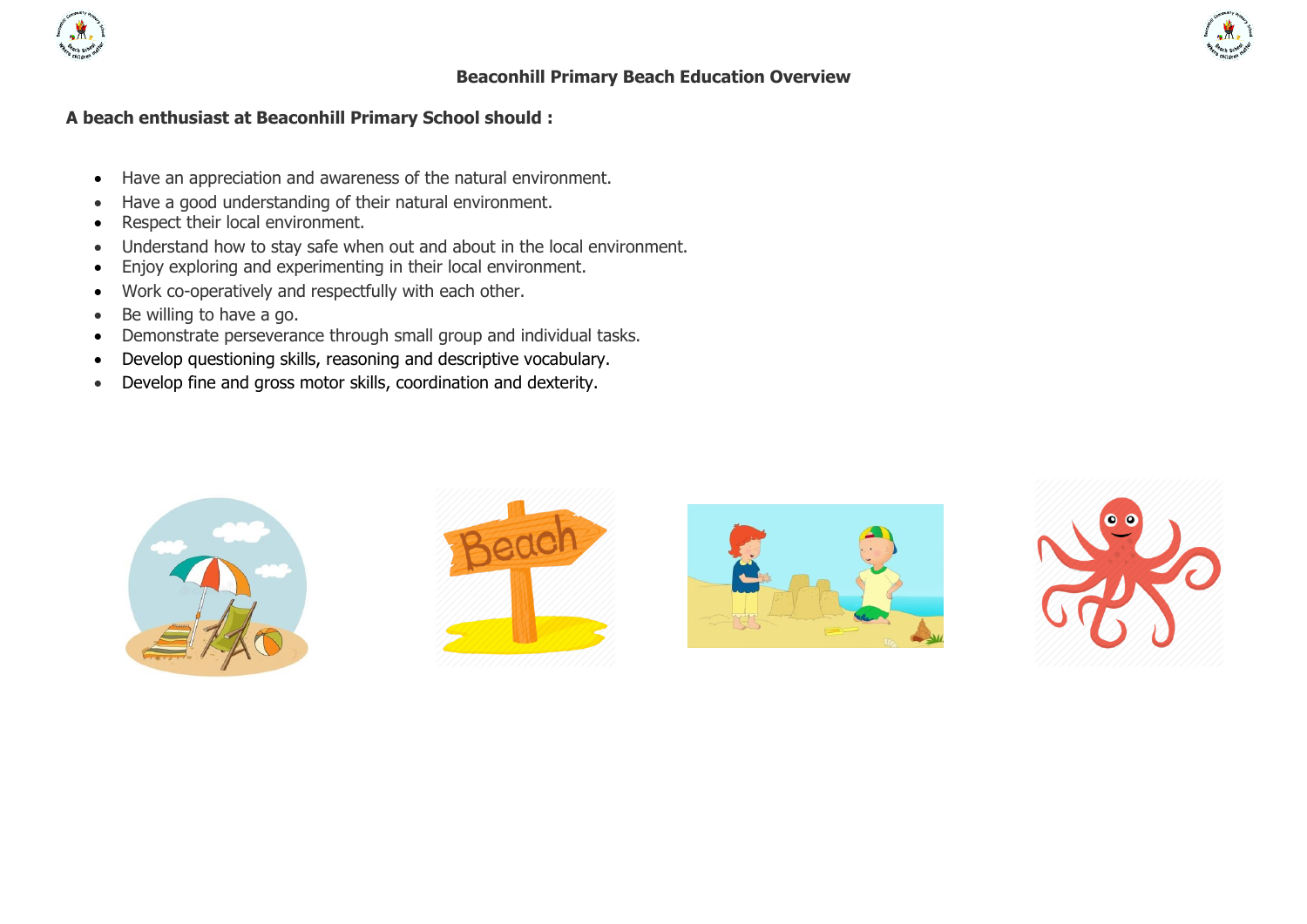



## **Beach School Overview**

This curriculum map ensures that skills, knowledge and understanding are developed systematically across the beach curriculum.

|                   | <b>Autumn</b>                                                                                         | <b>Spring</b>                                                                                                      | <b>Summer</b>                                                                                                      |  |  |
|-------------------|-------------------------------------------------------------------------------------------------------|--------------------------------------------------------------------------------------------------------------------|--------------------------------------------------------------------------------------------------------------------|--|--|
| Year 1            | <b>Curriculum links:</b><br>English, Maths, Science, Geography, PE, RE/PSHE, Music                    | <b>Curriculum links:</b><br>English, Maths, Science, Geography, History, PE, DT,<br>Art, RE/PSHE, Music, Languages | <b>Curriculum links:</b><br>English, Maths, Science, Geography, History, PE,<br>Computing, DT, Art, RE/PSHE, Music |  |  |
| Year 2            | <b>Curriculum links:</b>                                                                              | <b>Curriculum links:</b>                                                                                           | <b>Curriculum links:</b>                                                                                           |  |  |
|                   | English, Maths, Science, Geography, History, PE,                                                      | English, Maths, Science, Geography, PE, Computing, DT,                                                             | English, Maths, Science, Geography, PE, Computing, DT,                                                             |  |  |
|                   | Computing, DT, Art, RE/PSHE, Languages                                                                | Art, RE/PSHE                                                                                                       | Art, Languages                                                                                                     |  |  |
| Year <sub>3</sub> | <b>Curriculum links:</b><br>English, Maths, Science, Geography, PE, DT, Art, Music,<br><b>RE/PSHE</b> | <b>Curriculum links:</b><br>English, Maths, Science, History, PE, DT, Art, RE/PSHE,<br>Languages                   | <b>Curriculum links:</b><br>English, Maths, Science, Geography, PE, Art                                            |  |  |
| Year 4            | <b>Curriculum links:</b>                                                                              | <b>Curriculum links:</b>                                                                                           | <b>Curriculum links:</b>                                                                                           |  |  |
|                   | English, Maths, Science, Geography, History, PE,                                                      | English, Maths, Science, Geography, PE, Computing, DT,                                                             | English, Maths, Science, Geography, PE, Computing, DT,                                                             |  |  |
|                   | Computing, DT, Art, RE/PSHE, Language                                                                 | <b>Music</b>                                                                                                       | Art, RE/PSHE                                                                                                       |  |  |
| Year 5            | <b>Curriculum links:</b>                                                                              | <b>Curriculum links:</b>                                                                                           | <b>Curriculum links:</b>                                                                                           |  |  |
|                   | Maths, PE, Computing, Art, RE/PSHE,                                                                   | English, Maths, Science, Geography, Computing, Art                                                                 | Maths, PE, Computing, DT, Art,                                                                                     |  |  |
| Year <sub>6</sub> | <b>Curriculum links:</b>                                                                              | <b>Curriculum links:</b>                                                                                           | <b>Curriculum links:</b>                                                                                           |  |  |
|                   | English, Science, Geography, PE, Languages                                                            | Geography, History, Computing, Art,                                                                                | Science, PE, DT, RE/PSHE, Music                                                                                    |  |  |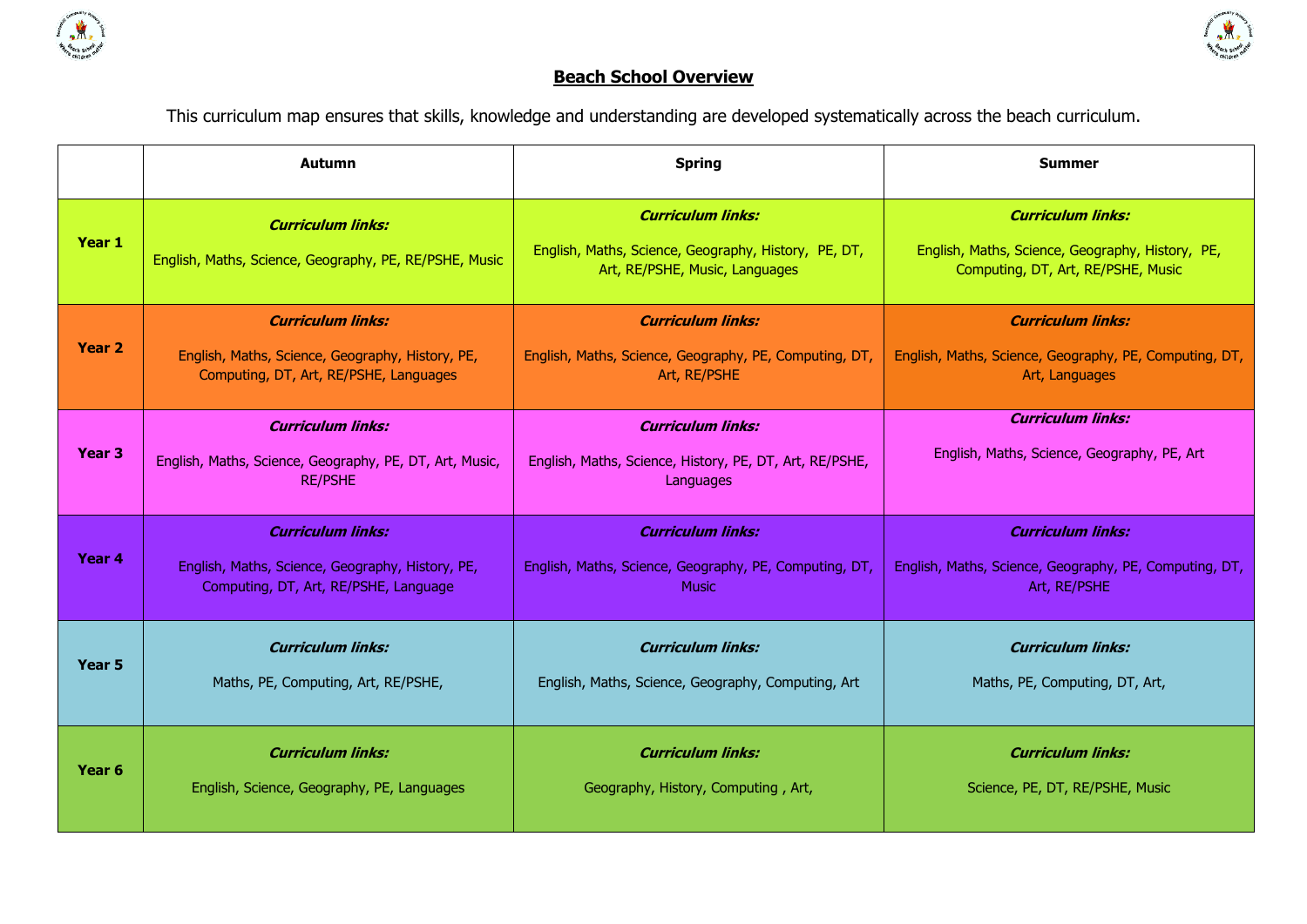



|        | <b>Autumn term</b>                                   | <b>Spring term</b>                                    | <b>Summer term</b>                          |
|--------|------------------------------------------------------|-------------------------------------------------------|---------------------------------------------|
| Year 1 | <b>English</b>                                       | <b>English</b>                                        | <b>English</b>                              |
|        | • Recounts                                           | Recounts                                              | Recounts<br>$\bullet$                       |
|        | <b>Descriptions</b><br>$\bullet$                     | <b>Postcards</b>                                      | Picture books relating to the beach         |
|        | Fiction and Non-fiction texts about                  | Sentences about objects found                         | <b>Maths</b>                                |
|        | beaches/coasts                                       | Picture books relating to the beach                   | As Autumn and Spring but with larger        |
|        | <b>Maths</b>                                         | <b>Maths</b>                                          | numbers                                     |
|        | Counting using objects at the beach                  | Halving and quartering amounts of                     | <b>Positioning and turning</b><br>$\bullet$ |
|        | <b>Addition and subtraction</b>                      | objects collected at the beach                        | <b>Science</b>                              |
|        | <b>Science</b>                                       | Positioning and turning<br>$\bullet$                  | <b>Treasure hunt</b>                        |
|        | Data collection<br>$\bullet$                         | <b>Science</b>                                        | <b>Materials</b><br>$\bullet$               |
|        | Looking at sea creatures                             | Scavenger hunt, looking for flora and                 | The seasons                                 |
|        | <b>Rock pooling</b><br>$\bullet$                     | fauna                                                 | Geography                                   |
|        | The seasons<br>$\bullet$                             | <b>Materials</b><br>$\bullet$                         | Compare and contrast two different          |
|        | <b>Geography</b>                                     | The seasons                                           | beaches                                     |
|        | <b>Continents and oceans</b>                         | Geography                                             | The weather<br>$\bullet$                    |
|        | The weather<br>$\bullet$                             | <b>Continents and oceans</b>                          | <b>History</b>                              |
|        | PE                                                   | The weather                                           | Famous people $-$ Grace Darling at          |
|        | <b>Multi-skills</b><br>$\bullet$                     | <b>History</b>                                        | <b>Bamburgh</b>                             |
|        | Dune climbing<br>$\bullet$                           | Free time and hobbies $-$ looking at                  | PE                                          |
|        | <b>RE/PSHE</b>                                       | seaside holidays/activities and how they              | • Football                                  |
|        | Caring for the environment                           | have changed and stayed the same                      | <b>Computing</b>                            |
|        | Being healthy<br>$\bullet$                           | Great explorers e.g Christopher Columbus<br>$\bullet$ | Directions and instructions linked to       |
|        | <b>Music</b>                                         | PE                                                    | programming                                 |
|        | Listening to sounds at the beach. Which<br>$\bullet$ | <b>Multi-skills</b><br>$\bullet$                      | DT                                          |
|        | instruments will make those sounds?                  | Dune climbing                                         | Bridge and tower building<br>$\bullet$      |
|        |                                                      | Throw and catch using a large beach ball              | <b>Art</b>                                  |
|        |                                                      | <b>DT</b>                                             | <b>Observational drawing</b>                |
|        |                                                      | Building shelters – exploring materials               | <b>RE/PSHE</b>                              |
|        |                                                      | <u>Art</u>                                            | Caring for the environment                  |
|        |                                                      | Making pictures in the sand using                     | <b>Choices</b>                              |
|        |                                                      | materials found at the beach                          | Living in the wider world                   |
|        |                                                      | Designers - making a beach outfit                     | <b>Music</b>                                |
|        |                                                      | <b>RE/PSHE</b>                                        | Recreating the sounds of the beach          |
|        |                                                      | Relationships, family and friends                     |                                             |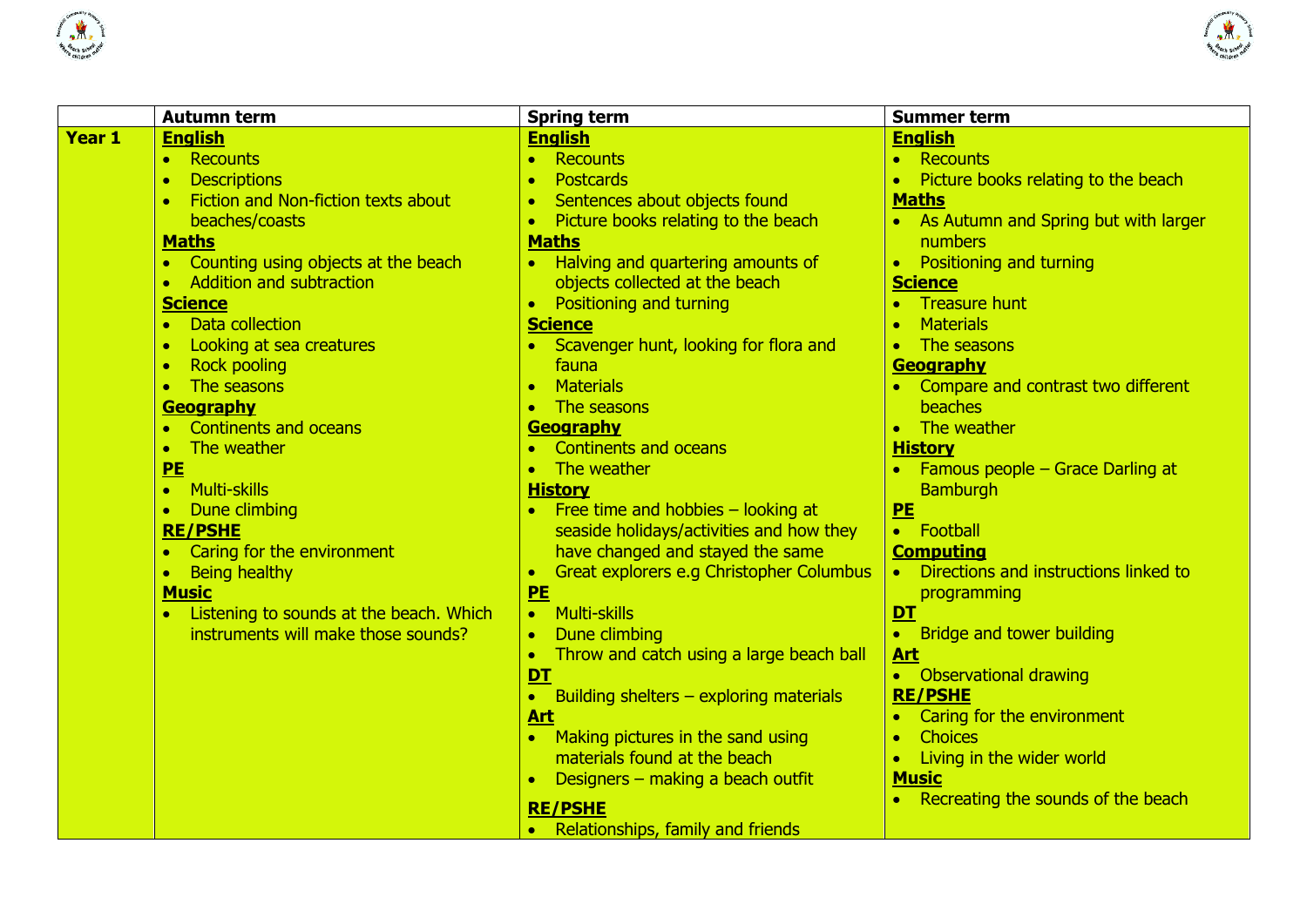



|                                                                                                                                                                                                                                                                                                                                                                                                                                                                                                                                                                                                                                                                                                                                                                                                                                                                                                                                                             | <b>Music</b><br>• Making music representing the sea<br><b>Languages</b><br>• Use French beach words                                                                                                                                                                                                                                                                                                                                                                                                                                                                                                                                                             |                                                                                                                                                                                                                                                                                                                                                                                                                                                                                                                                                     |
|-------------------------------------------------------------------------------------------------------------------------------------------------------------------------------------------------------------------------------------------------------------------------------------------------------------------------------------------------------------------------------------------------------------------------------------------------------------------------------------------------------------------------------------------------------------------------------------------------------------------------------------------------------------------------------------------------------------------------------------------------------------------------------------------------------------------------------------------------------------------------------------------------------------------------------------------------------------|-----------------------------------------------------------------------------------------------------------------------------------------------------------------------------------------------------------------------------------------------------------------------------------------------------------------------------------------------------------------------------------------------------------------------------------------------------------------------------------------------------------------------------------------------------------------------------------------------------------------------------------------------------------------|-----------------------------------------------------------------------------------------------------------------------------------------------------------------------------------------------------------------------------------------------------------------------------------------------------------------------------------------------------------------------------------------------------------------------------------------------------------------------------------------------------------------------------------------------------|
| <b>Year 2</b><br><b>English</b><br>• Instructions<br><b>Maths</b><br>• Data recording<br><b>Science</b><br>Scavenger hunt<br>$\bullet$<br><b>Rock pooling</b><br>$\bullet$<br>Looking at living and non-living things in<br>the environment<br>Geography<br>Seasonality<br>$\bullet$<br><b>Beach vocabulary</b><br>$\bullet$<br>Aerial photographs<br>$\bullet$<br>$\bullet$<br><b>Maps</b><br><b>History</b><br>Comparing two local beaches<br>Looking at historical differences<br>$\bullet$<br>PE<br>Multi-skills<br>$\bullet$<br>Throwing and catching a beach<br>ball/Frisbee<br><b>Beach volleyball</b><br>$\bullet$<br><b>Computing</b><br>• Using IT to record<br>DT<br>• Building shelters<br><b>Art</b><br>• Andy Goldsworthy - natural materials<br>Scavenger hunt/making pictures<br>$\bullet$<br><b>RE/PSHE</b><br>Health and well-being - outdoor exercise<br>Safety at the beach<br>$\bullet$<br><b>Languages</b><br>French beach vocabulary | <b>English</b><br>Recounts<br>$\bullet$<br>Fairy tales in a beach setting<br><b>Maths</b><br>Shape, space and measures relating to<br>the coastline<br>Finding treasure using mathematical<br>language<br><b>Making shapes</b><br><b>Science</b><br>Scavenger hunt looking at flora and fauna<br>Look at different zones levels<br>Geography<br>Seasonality<br>Our position in the UK<br>Compare and contrast beaches<br>PE<br><b>Invasion games</b><br><b>Computing</b><br><b>Beach fact files</b><br>DT<br>• Puppets – Punch and Judy show<br><b>Art</b><br>• Draw faces in the sand<br><b>RE/PSHE</b><br>Caring for the environment<br>Fact file of new life | <b>English</b><br>• Lighthouse keeper stories<br>• Visit lighthouse and explore<br><b>Maths</b><br>• Data handling linked to Science<br><b>Science</b><br><b>Beach habitats</b><br><b>Building shelters</b><br><b>Rock pooling</b><br><b>Geography</b><br>• Compare and contrast two localities<br>Beach specific vocabulary<br>$\bullet$<br>PE<br>• Athletics<br><b>DT</b><br>Playgrounds<br>$\bullet$<br><b>Art</b><br>Georgia O'Keefe - Beach flowers<br>Scavenger hunts<br>Photos and drawings<br><b>Languages</b><br>• French beach vocabulary |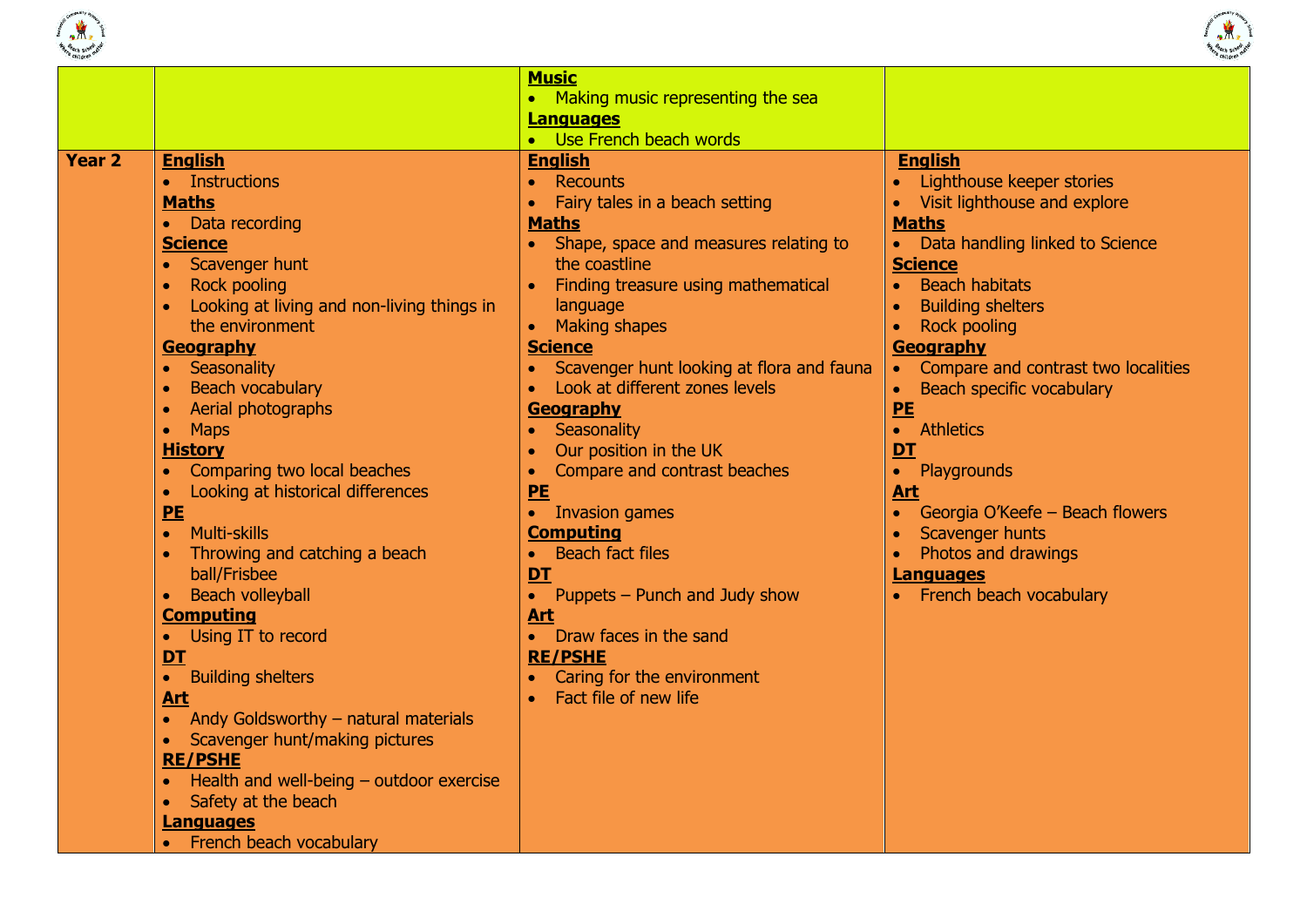



| Year <sub>3</sub> | <b>English</b><br>Non-fiction reports about sea life<br>$\bullet$<br>creatures<br><b>Maths</b><br>Number lines with missing numbers<br>Addition and subtraction<br><b>Science</b><br>• Looking at skeletons of sea creatures<br>Geography<br>Compare and contrast beaches around<br>$\bullet$<br>the UK<br>Compare three local beaches<br>$\bullet$<br>Compass points/direction<br>PE<br>• Multi-skills<br><b>Computing</b><br>Photographs of different beach locations<br>Researching sea life animals<br>$\bullet$<br><b>Art</b><br>• Making landmarks in the sand<br>DT<br>• Shelter building<br><b>RE/PSHE</b> | <b>English</b><br><b>Describing settings</b><br>Narrative in a beach setting<br><b>Maths</b><br>Measuring length and perimeter<br>$\bullet$<br>Fractions of amounts of shells/pebbles etc<br><b>Science</b><br>Collecting and analysing rocks.<br>$\bullet$<br>Looking at different rock types<br><b>Rock pooling</b><br><b>History</b><br>Stone Age/Bronze Age/Iron Age - building<br>hill forts in the sand<br>Visit Hauxley - Bronze Age site<br>PE<br>• Beach games<br><b>Computing</b><br>Photographs to use in English work.<br><b>Art</b><br>Cave drawings<br>$\bullet$<br>DT<br>Collecting shells/pebbles to make Stone<br>Age jewellery<br><b>RE/PSHE</b> | <b>English</b><br>• Newspaper reports<br><b>Maths</b><br>$Time - tide$ times<br>$\bullet$<br>Capacity<br>$\bullet$<br><b>Science</b><br><b>Plant life</b><br>Scavenger hunt looking at flora and fauna<br>$\bullet$<br>Geography<br>Comparing UK and worldwide beaches<br>$\bullet$<br>PE<br><b>Athletics</b><br>$\bullet$<br>Rounders<br>$\bullet$<br><u>Art</u><br><b>Beach hut sketches</b><br>$\bullet$ |
|-------------------|--------------------------------------------------------------------------------------------------------------------------------------------------------------------------------------------------------------------------------------------------------------------------------------------------------------------------------------------------------------------------------------------------------------------------------------------------------------------------------------------------------------------------------------------------------------------------------------------------------------------|--------------------------------------------------------------------------------------------------------------------------------------------------------------------------------------------------------------------------------------------------------------------------------------------------------------------------------------------------------------------------------------------------------------------------------------------------------------------------------------------------------------------------------------------------------------------------------------------------------------------------------------------------------------------|-------------------------------------------------------------------------------------------------------------------------------------------------------------------------------------------------------------------------------------------------------------------------------------------------------------------------------------------------------------------------------------------------------------|
| Year 4            | • Teamwork/problem solving<br><b>Music</b><br>Listening to sounds, what can you hear?<br><b>English</b><br>Kensuke's Kingdom                                                                                                                                                                                                                                                                                                                                                                                                                                                                                       | Caring for the environment<br><b>Beach safety</b><br><b>English</b><br>Poems about the Highlands (Geography                                                                                                                                                                                                                                                                                                                                                                                                                                                                                                                                                        | <b>English</b><br>Drama - Wolves in the walls                                                                                                                                                                                                                                                                                                                                                               |
|                   | Postcard from Holy Island<br>$\bullet$<br><b>Maths</b><br>Grid references, co-ordinates, compass<br>points<br>Measurement and estimating<br>$\bullet$<br>Real life problems $-$ distance to the<br>beach, cost of petrol etc.<br><b>Science</b>                                                                                                                                                                                                                                                                                                                                                                    | link)<br><b>Maths</b><br><b>Time</b><br>Population of seaside towns<br><b>Science</b><br>Looking at the natural environment<br>Looking at the different zones<br>Geography                                                                                                                                                                                                                                                                                                                                                                                                                                                                                         | Postcards<br>$\bullet$<br>Writing from the beach<br>$\bullet$<br><b>Maths</b><br>Capacity<br>Measurement<br>$\bullet$<br>Times tables games<br>$\bullet$<br><b>Science</b><br><b>Animals and habitats</b><br>$\bullet$                                                                                                                                                                                      |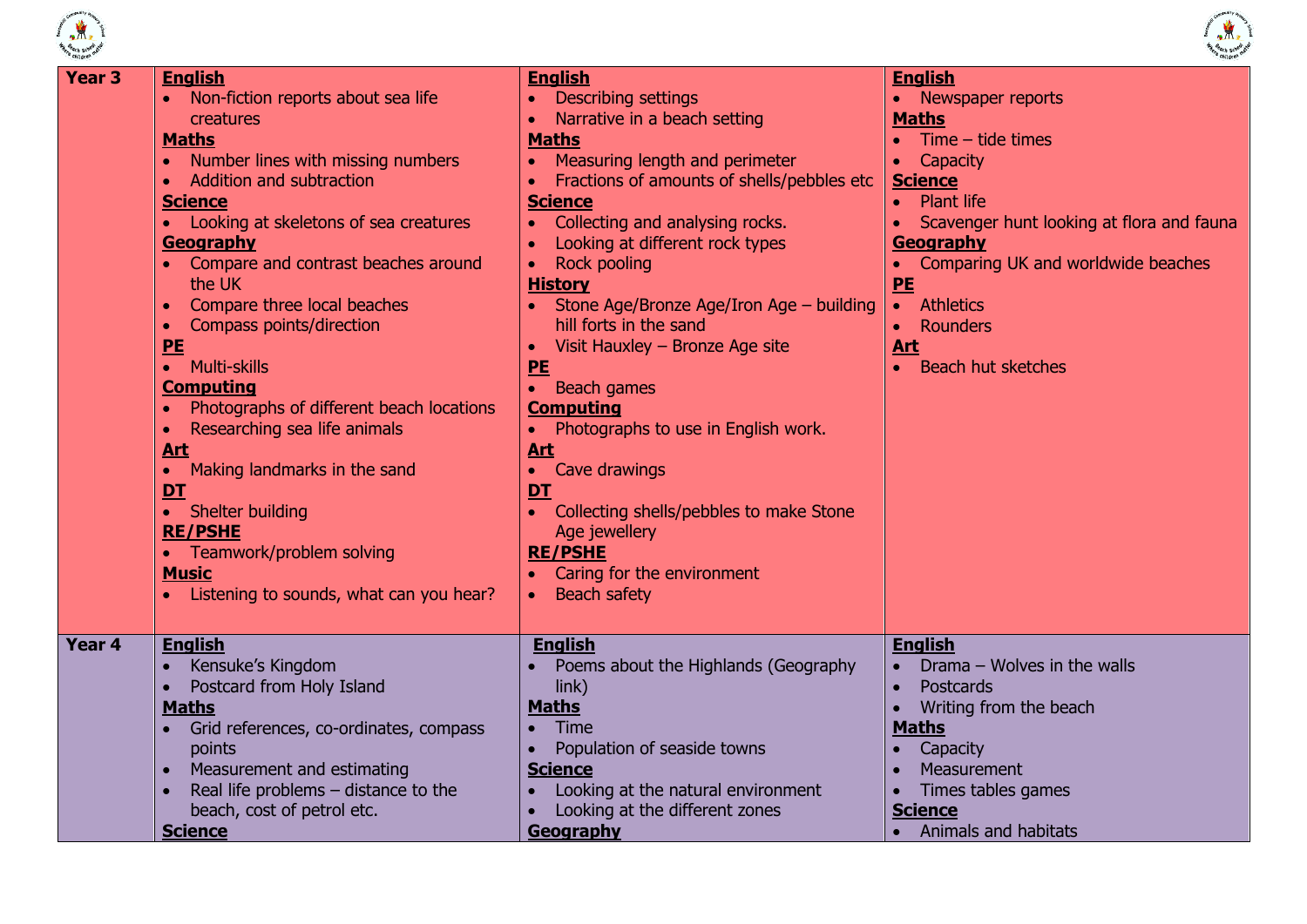



|        | Electricity - lighthouse<br>Sound investigations<br>Geography<br>Locating all of the beaches of<br>Northumberland<br><b>History</b><br><b>Saxons and Vikings</b><br>Holy island/Lindisfarne<br><b>PE</b><br><b>Multi-skills</b><br>$\bullet$<br>Football<br><b>Computing</b><br>PowerPoint to include photos taken at<br><b>Holy Island</b><br><b>DT</b><br>Viking sculptures in the sand<br><u>Art</u><br>Natural art using beach materials<br><b>RE/PSHE</b> | <b>Beaches in Scotland</b><br><b>PE</b><br>Dance gymnastics routines<br>$\bullet$<br><b>Computing</b><br>Research population of seaside towns<br>Type up poems on seaside backgrounds<br>DT<br>• Making chairs<br><b>Music</b><br>Sea shanties                                                                                                | <b>Classifying seaweed</b><br>Geography<br>Design Geography based games to play at<br>the beach<br><b>PE</b><br><b>Athletics</b><br>$\bullet$<br><b>OAA</b><br><b>Computing</b><br>Data loggers<br>Designing posters about beach school<br>DT<br>Making soup $-$ take in a flask to the beach<br>Art<br>• Illustrating stories linked to topics<br><b>RE/PSHE</b><br>$\bullet$ Hinduism – sacred spaces<br><b>Music</b><br>• Seascape musical composition |
|--------|----------------------------------------------------------------------------------------------------------------------------------------------------------------------------------------------------------------------------------------------------------------------------------------------------------------------------------------------------------------------------------------------------------------------------------------------------------------|-----------------------------------------------------------------------------------------------------------------------------------------------------------------------------------------------------------------------------------------------------------------------------------------------------------------------------------------------|-----------------------------------------------------------------------------------------------------------------------------------------------------------------------------------------------------------------------------------------------------------------------------------------------------------------------------------------------------------------------------------------------------------------------------------------------------------|
| Year 5 | Communities in Christianity - Holy Island<br><b>Languages</b><br>French beach vocabulary<br>Contact with a beach school in France.<br><b>Maths</b><br><b>Distance</b><br>$\bullet$<br>PE<br><b>OAA</b><br>$\bullet$<br><b>Computing</b><br>Writing Morse code in the sand<br><b>Art</b><br>Landscape photography<br>$\bullet$<br>Perspective<br><b>RE/PSHE</b><br>Building relationships/teamwork<br><b>Languages</b><br>French beach vocabulary               | <b>English</b><br>Old Ma Shipwreck<br><b>Pirates</b><br><b>Maths</b><br>Space – direction, turns, angles<br><b>Science</b><br>Lifecycles<br>Plants including seaweed<br>Geography<br><b>Topographical features</b><br><b>Computing</b><br>Recording sounds/photographs for<br>presentation<br><u>Art</u><br>Photography $-$ comparing seasons | <b>Maths</b><br>Capacity<br>Converting measure<br>PE<br><b>Beach olympics</b><br>$\bullet$<br><b>Computing</b><br>Spreadsheets $-$ planning a picnic at the<br>beach<br><b>DT</b><br>Making deck chairs - textiles<br>$\bullet$<br><b>Art</b><br>Sand art using beach materials<br>$\bullet$                                                                                                                                                              |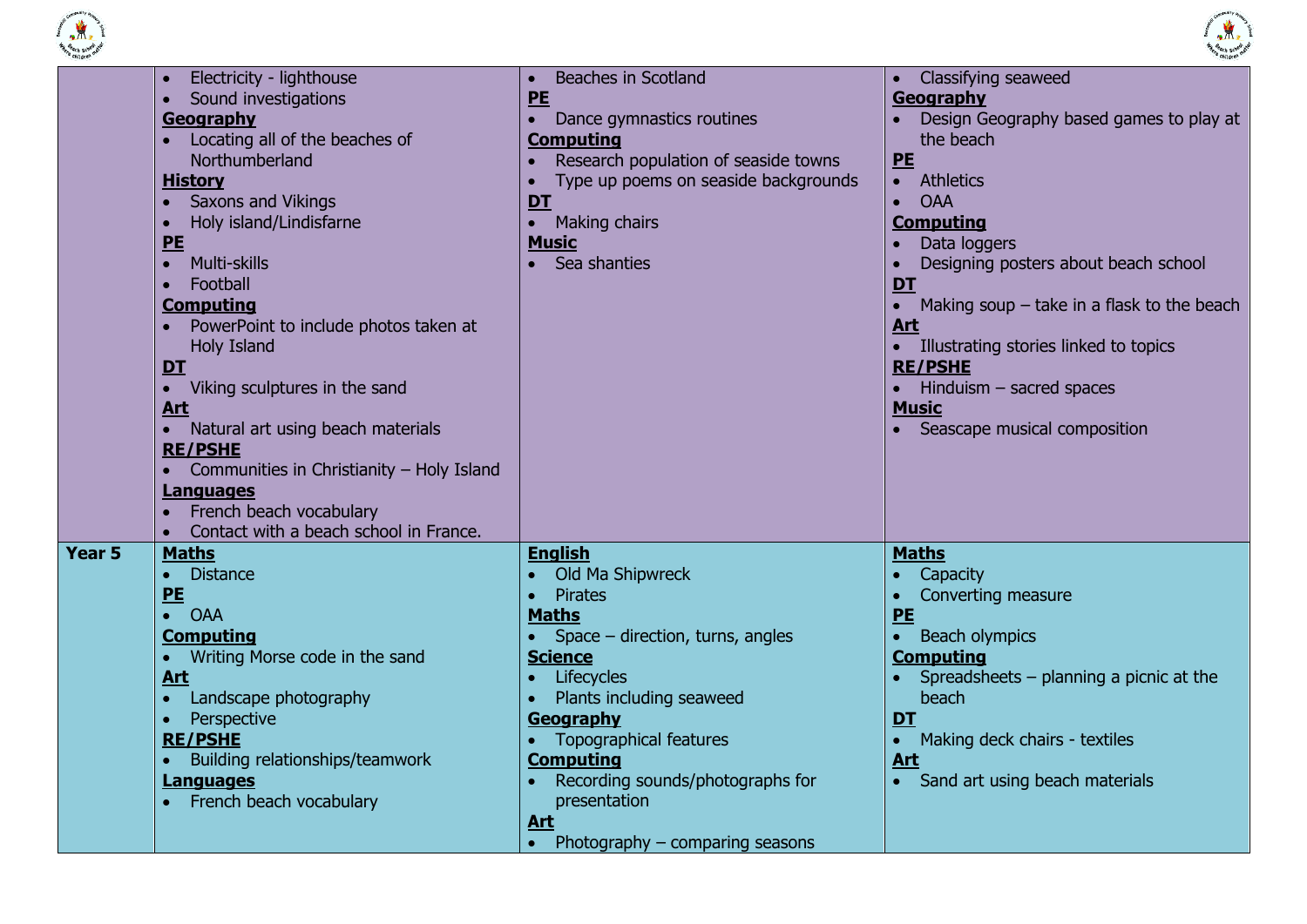



|                   |                                               | Pattern - mandala sea creatures<br><b>Music</b><br>• Sea shanties |                                          |
|-------------------|-----------------------------------------------|-------------------------------------------------------------------|------------------------------------------|
| Year <sub>6</sub> | <b>English</b>                                | <b>Geography</b>                                                  | <b>Science</b>                           |
|                   | Poetry<br>$\bullet$                           | • Rivers and mountains                                            | Electricity and light $-$ lighthouse and |
|                   | Descriptive writing                           | <b>History</b>                                                    | watch house                              |
|                   | <b>Science</b>                                | • Ancient Egypt $-$ Sand pyramids                                 | <u>PE</u>                                |
|                   | Living things and their habitats<br>$\bullet$ | <b>Computing</b>                                                  | <b>Beach cricket</b><br>$\bullet$        |
|                   | <b>Exploring habitats</b><br>۰                | Multimedia presentation about the beach                           | <b>Beach football</b><br>$\bullet$       |
|                   | <b>Geography</b>                              | <u>Art</u>                                                        | DT                                       |
|                   | Land use in the UK                            | Poems in nature                                                   | Designing kites                          |
|                   | PE                                            |                                                                   | <b>RE/PSHE</b>                           |
|                   | <b>Multi-skills</b>                           |                                                                   | • Safety at the beach                    |
|                   | <b>OAA</b><br>$\bullet$                       |                                                                   | <b>Music</b>                             |
|                   | <b>Languages</b>                              |                                                                   | Hokusai – great wave                     |
|                   | What we wear at the beach - French            |                                                                   |                                          |
|                   |                                               |                                                                   |                                          |